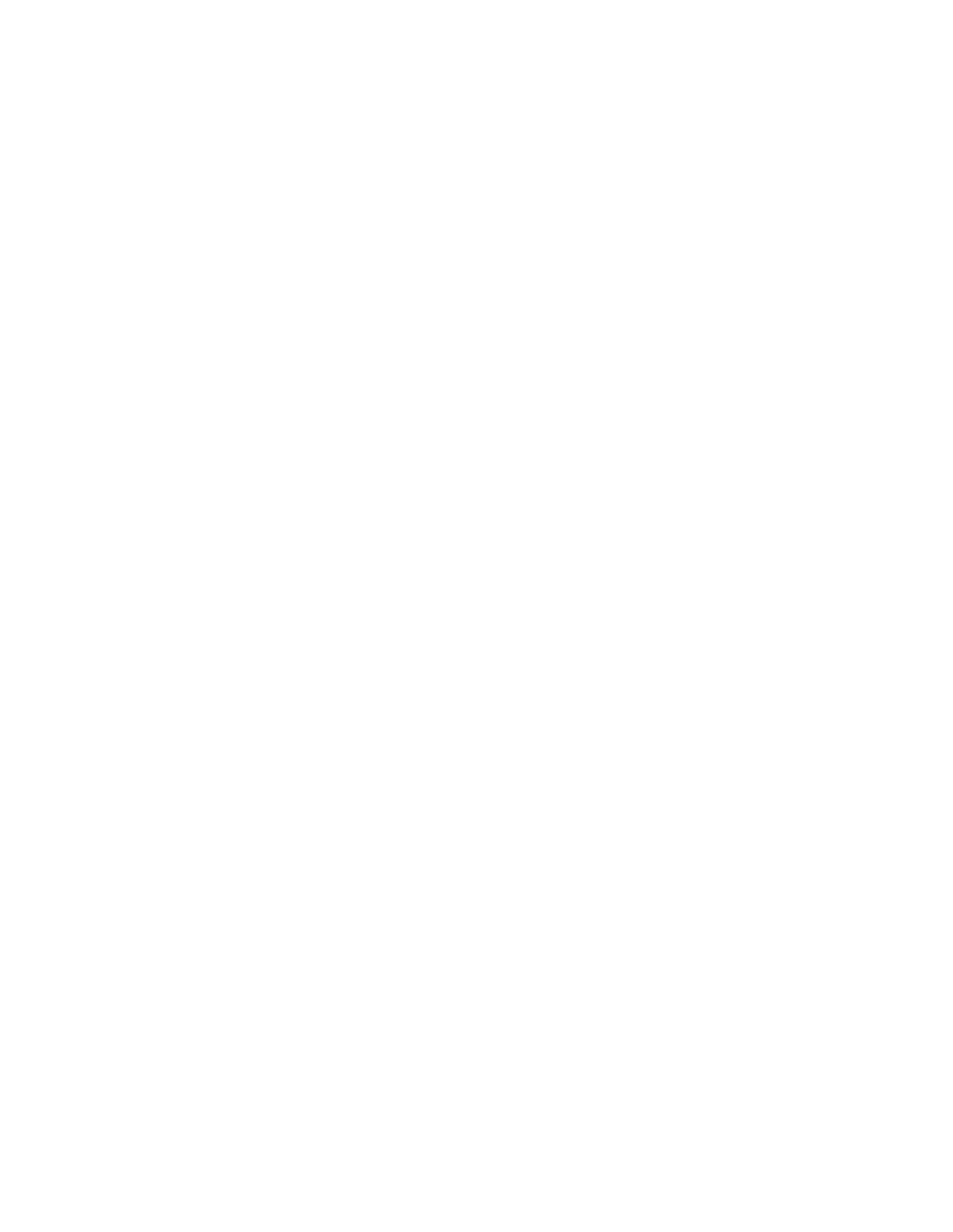## **Chapter X: Foreign Trade**

 This chapter provides data on foreign trade for ESCWA member countries in United States dollars. Data were primarily collected from national sources.

 Table IX-1 includes the share of the ESCWA region of total world trade, and of the trade of developed and developing countries for 1990, 1995 and 2000 and the period 2005-2011. It indicates that the exports share of the region in total exports of developing countries increased from 12.8 per cent to 14.3 per cent between 2010 and 2011, against 6.1 per cent for the exports share of the region in the total exports of developed countries in 2011.

 Table X-2 illustrates the total value of imports, exports and balance of trade for the period 2007-2011. Data indicate that the total value of ESCWA member countries' exports increased by 39.4 per cent in 2011 compared with 2010, and that the net balance of trade registered US\$450 billion during that same year.

 Tables X-3 and X-4 deal with the geographical distribution of the imports and exports of ESCWA member countries during the period 2007-2011. Tables X-5 and X-6 highlight the value of imports and exports, including oil, during the period 2007-2011, based on the Harmonized Commodity Description and Coding System (HS).

 Some differences may be found between data in tables IX-5 and IX-6 on the values of imports and exports and those in tables IX-2, IX-3 and IX-4. Such differences may be attributed to the non-distribution of oil import/export values or re-export values by HS sections according to different countries and economic blocs the non-distribution of import/export values of the free zones or nonmonetary gold, or the differences in mathematical approximation.

ويتضمن الجدول -1IX بيانات عن حصة تجارة

في بلدان الإسكوا بالدولار الأمريكي. وقد جمع معظم

**الفصل العاشر:** 

هذه البيانات من مصادر وطنية.

المتقدمة والبلدان النامية للأعوام 1990 1995  $.2011 - 2005$  2000 البلدان النامية ارتفعت من 12.8 المائة إلى 14,3 في المائة بين عامي 2010 2011 في حين بلغت 6.1 في المائة في عام .2011 ويتضمن الجدول -2X قيمة الواردات 2007–.2011 وتشير البيانات إلى أن القيمة الإجمالية  $2011$ بنسبة 39.4 في المائة مقارنة بعام 2010 وأن صافي  $450$ العام نفسه.  $X-4$   $X-3$  $X-6$   $X-5$   $.2011-2007$ 2011-2007 المنسق لتوصيف السلع الأساسية وترقيمها.  $IX-6$  IX  $-5$  $IX - IX - 2$ 

الفروقات الناتجة عن عمليات التقريب الحسابية.

 $IX-4$  3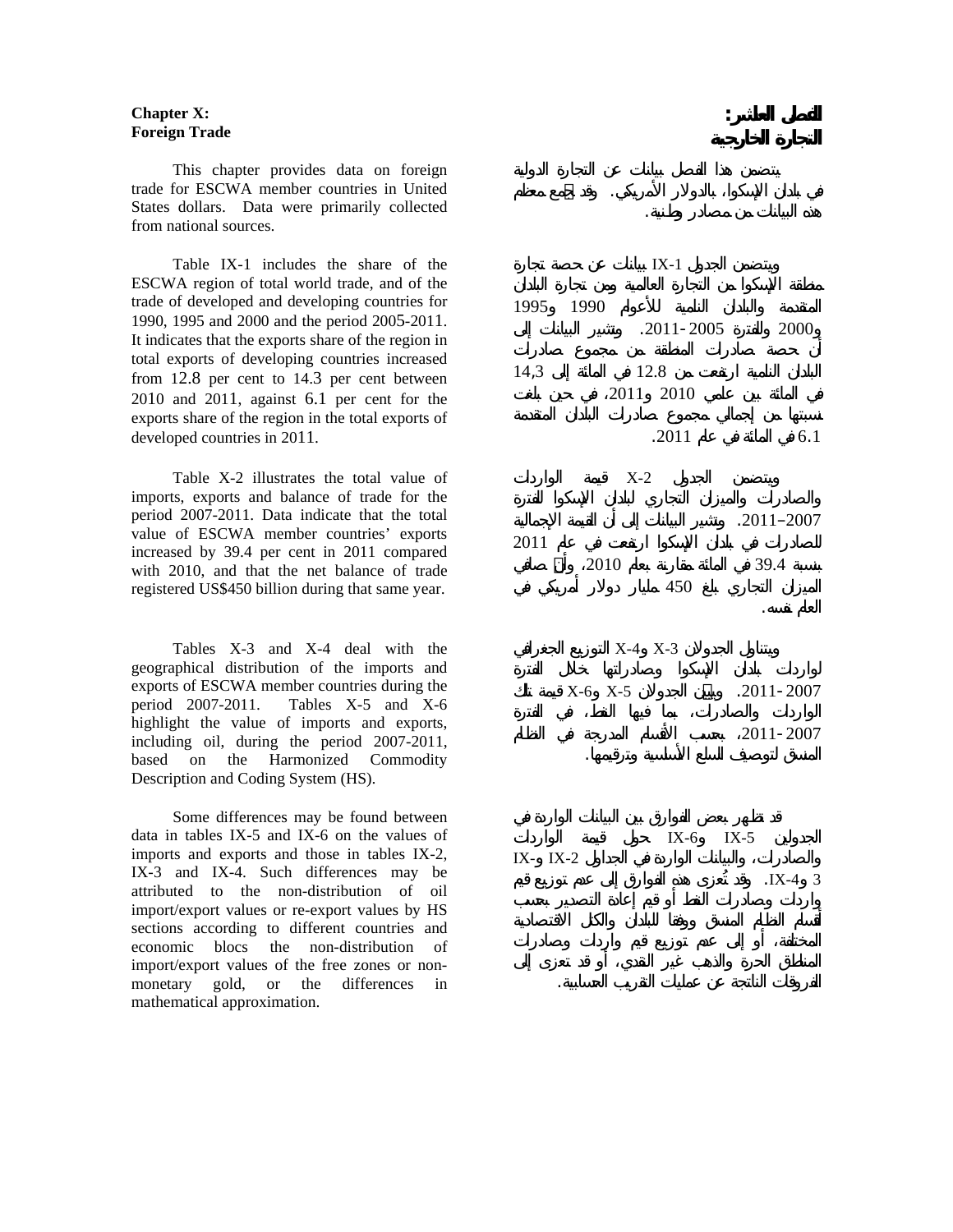## *Sources*

## **Bahrain**

Council of Ministers, Central Statistics Office, official website: [http://www.bahrain.gov.bh;](http://www.bahrain.gov.bh/) Foreign Trade Statistics, 2007-2011.

Bahrain Monetary Agency, *Quarterly statistical Bulletin*, July 2011.

# **Egypt**

Central Agency for Public Mobilization and Statistics, *Annual Bulletin of Foreign Trade* (2000), 1999-2011.

United Nations Statistics Division, Comtrade database. http://unstats.un.org/unsd/comtrade.

## **Iraq**

International Monetary Fund. http://www2. imfstatistics.org/DOT.

## **Jordan**

Department of Statistics. [http://www.dos.gov.jo;](http://www.dos.gov.jo/) and *External Trade Statistics*, on CD-Rom 1998-2011.

#### **Kuwait**

Ministry of Planning, Central Statistical Office, *Annual Bulletin of Foreign Trade Statistics*, on CD-Rom 2003-2010. http://www.mop.gov.kw.

International Monetary Fund. http://www2. imfstatistics.org/DOT.

Central Bank of Kuwait, *Quarterly Statistical Bulletin*. [www.cbk.gov.kw.](http://www.cbk.gov.kw/)

#### **Lebanon**

Direction Générale des Douanes, *Statistiques du Commerce Extérieur*, (1996 and 1997). http://www.customs.gov.lb.

## **Oman**

Ministry of National Economy, *Foreign Trade Statistics*, on CD-Rom 2001-2005, 2007-2011. http://www.moneoman.gov.om.

United Nations Statistics Division, Comtrade

## <u>المصادر</u>

# البحرين

مجلس الوزراء، الجهاز المركزي<br>الإلكتروني الرسمي: إحصاءات النجارة الخارجية ، 2007– 2011 مؤسسة نقد البحر بن، النشر ة الإحصائية الفصلية ، تمو ز /يوليو 2011

#### مصر

الجهاز المركزي للنعبئة العامة والإ حصاء، ا<u>لنشرة السنوية</u><br>للنجارة الخارجية (2000)، 1999–2011.

الأمم المتحدة ، شعبة الإحصاء ات، قاعدة بيانات إحصاءات تجارة السلع.

# العراق

صندو ق النقد الدو لي.

#### الاردن

دائرة الإحصاءات العامة . <u>والإحصاءات السنوية للتجارة</u><br>ا<u>لخارجية</u>، 1998–2011.

#### الكويت

وزارة التخطيط، الجهاز المركزي للإحصاء، النشرة السنوية لإحصاءات النجار ة الخار جية، 2003–2010.

صندوق النقد الدول،

بنك الكويت المركزي، النشرة الإحصائية الفصلية.

#### لبنان

مديرية الجمارك العامة، إحصاءات التجارة الخارجية (1996 و 1997).

الجمارك العامة على الإنترنت،

# غجان

وزارة الاقتصاد الوطني ، <u>إحصاءات النجارة الخارجية ،</u> على<br>أقراص مدمجة 2001–2005 *و 2*007–2011.

الأمم المتحدة، شعبة الإحصاءات، قاعدة بيانات إحصاءات